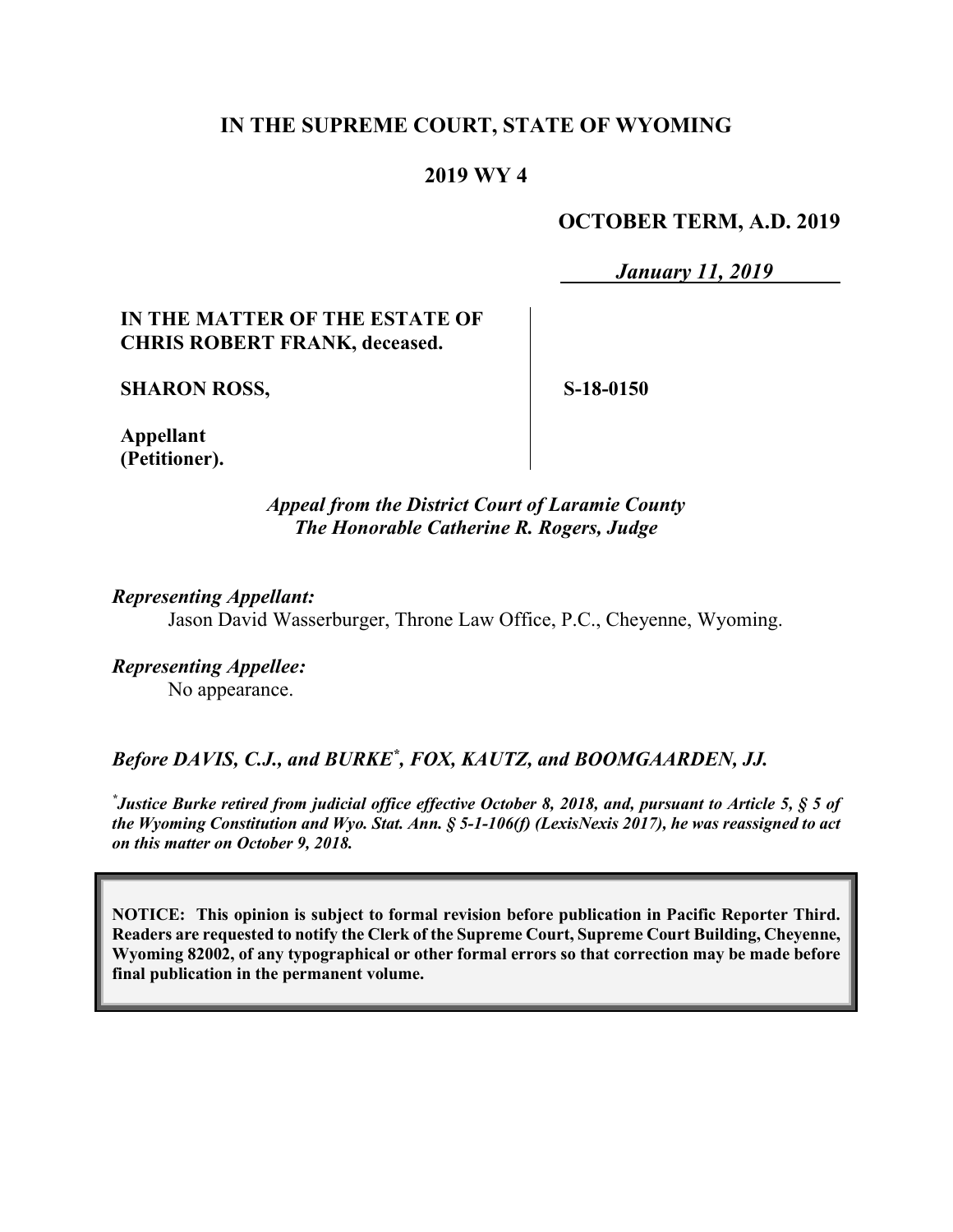#### **BOOMGAARDEN**, Justice.

[¶1] Appellant, Sharon Ross, applied for a decree of summary distribution of real property of the estate of her grandfather, Chris Robert Frank (Decedent). The district court denied the application, ruling Appellant lacked standing to file it. We affirm.

#### *ISSUE*

Did the district court err in its analysis of W.S. § 2-1-205 regarding who can file as a distributee and from whom a distributee may claim?

## *FACTS*

[¶2] Decedent, Chris Robert Frank, died testate on August 28, 1990, in Laramie County, Wyoming, where he owned property interests. Several family members survived Decedent, including his spouse, Emily Frank; four sons, Marvin Frank, Kenneth Frank, Darrell Frank, and Richard Frank; and a daughter, Ardith Ross. Decedent's estate was never formally administered. Through his will, Decedent bequeathed the rest, residue, and remainder of his estate to his spouse, Emily.

[¶3] Emily Frank died on September 17, 1991. Emily died testate and her estate also was never formally administered. She bequeathed the rest, residue, and remainder of her estate in equal shares to her five surviving children.

[¶4] Decedent's and Emily's daughter, Ardith Ross, died intestate on December 18, 1994. Ardith died without a will and her estate was never probated. She was survived by her spouse, Henry Ross, and her daughter, Appellant. Under Wyo. Stat. Ann. § 2-4- 101(a)(i) (LexisNexis 2017), Henry and Appellant each received one half of Ardith Ross's estate. Under the same statute, Henry's estate descended to his sole heir, Appellant, when he died intestate on July 28, 2001.

[¶5] Sixteen years later, on April 5, 2018, Appellant applied for a decree of summary distribution of the real property of Decedent's estate under Wyo. Stat. Ann. § 2-1-205 (LexisNexis 2017). Appellant identified herself and the four surviving children of Decedent and Emily as the estate's distributees and asked the court to distribute Decedent's real property interests in equal shares to the distributees. The district court denied Appellant's application because Appellant did not fit the definition of "distributee" under Wyo. Stat. Ann. § 2-1-301(a)(xiii) (LexisNexis 2017) and, thus, lacked standing under Wyo. Stat. Ann.  $\S$  2-1-205(a) to file the application. The court stated in support of its decision that Decedent's spouse, Emily Frank, was the "distributee" under Decedent's will, not Appellant. The court also opined that, if Decedent's estate was subject to intestate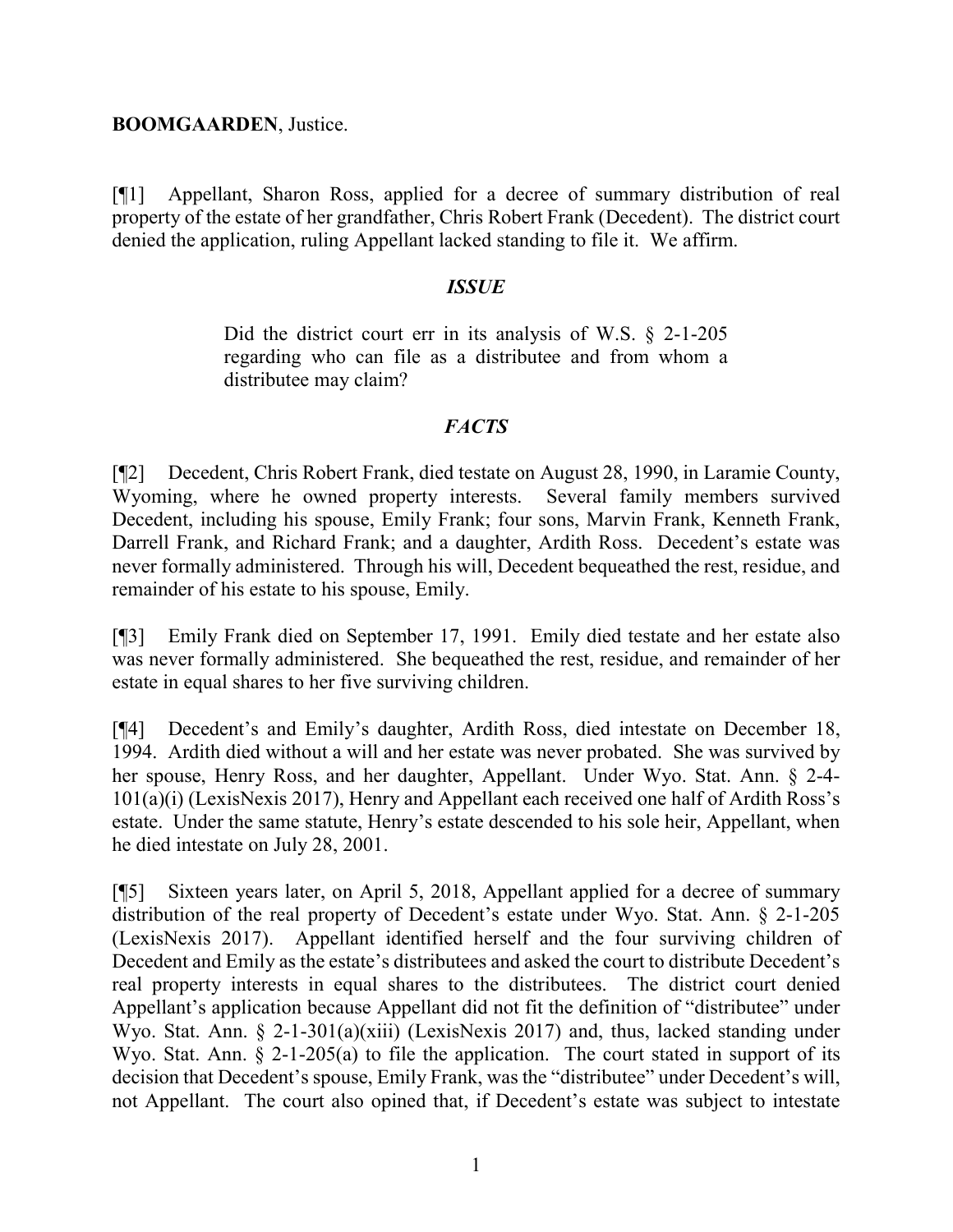succession under Wyo. Stat. Ann. § 2-4-101, Decedent's wife and five children would be the only "distributees" because each of them survived Decedent. Finally, the district court remarked that the definition of "distributee" showed the purpose of Wyo. Stat. Ann. § 2-1- 205 was to provide summary distribution of the property of only one decedent, while Appellant's application improperly sought to distribute property of multiple estates. The court described the affected estates as follows:

> a. As it concerns the Decedent's four (4) surviving sons, through the estates of both the Decedent and Emily C. Frank, the Decedent's surviving spouse; and

> b. As it concerns [Appellant], through the estates of four (4) separate decedents  $-$  (1) the Decedent, (2) Emily C. Frank, the Decedent's surviving spouse, (3) Ardith L. Ross, the Decedent's surviving daughter, and (4) Henry C. Ross, the now-deceased spouse of Ardith L. Ross.

This appeal followed.

# *STANDARD OF REVIEW*

[¶6] "The existence of standing is strictly a legal issue and our review is de novo." *Essex Holding, LLC v. Basic Properties, Inc.*, 2018 WY 111, ¶ 42, 427 P.3d 708, 721 (Wyo. 2018) (citing *Halliburton Energy Servs., Inc. v. Gunter*, 2007 WY 151, ¶ 10, 167 P.3d 645, 649 (Wyo. 2007)). Statutory interpretation is also a question of law we review de novo. *In re Estate of Meyer*, 2016 WY 6, ¶ 17, 367 P.3d 629, 634 (Wyo. 2016) (citing *Powder River Basin Res. Council v. Wyo. Oil & Gas Conservation Comm'n*, 2014 WY 37, ¶ 19, 320 P.3d 222, 228 (Wyo. 2014)).

[¶7] When interpreting statutes, we first look to the statute's plain language to determine the legislature's intent and we examine the plain and ordinary meaning of the words to determine whether the statute is ambiguous. *Id.* (citations omitted). "We construe the statute as a whole, giving effect to every word, clause, and sentence, and we construe all parts of the statute *in pari materia*." *In re Estate of Johnson*, 2010 WY 63, ¶ 8, 231 P.3d 873, 877 (Wyo. 2010) (quoting *BP Am. Prod. Co. v. Dep't of Revenue*, 2005 WY 60, ¶ 15, 112 P.3d 596, 604 (Wyo. 2005)). "[W]e will not enlarge, stretch, expand, or extend a statute to matters that do not fall within its express provisions." *Id.* ¶ 8, 231 P.3d at 878 (quoting *BP Am. Prod. Co.*, ¶ 15, 112 P.3d at 604).

[¶8] A statute is clear and unambiguous if reasonable persons can agree on its meaning with consistency and predictability. *Estate of Meyer*, ¶ 17, 367 P.3d at 634 (quoting *Wyo. Cmty. Coll. Comm'n v. Casper Cmty. Coll. Dist.*, 2001 WY 86, ¶ 17, 31 P.3d 1242, 1249 (Wyo. 2001)). "Conversely, a statute is ambiguous if it is found to be vague or uncertain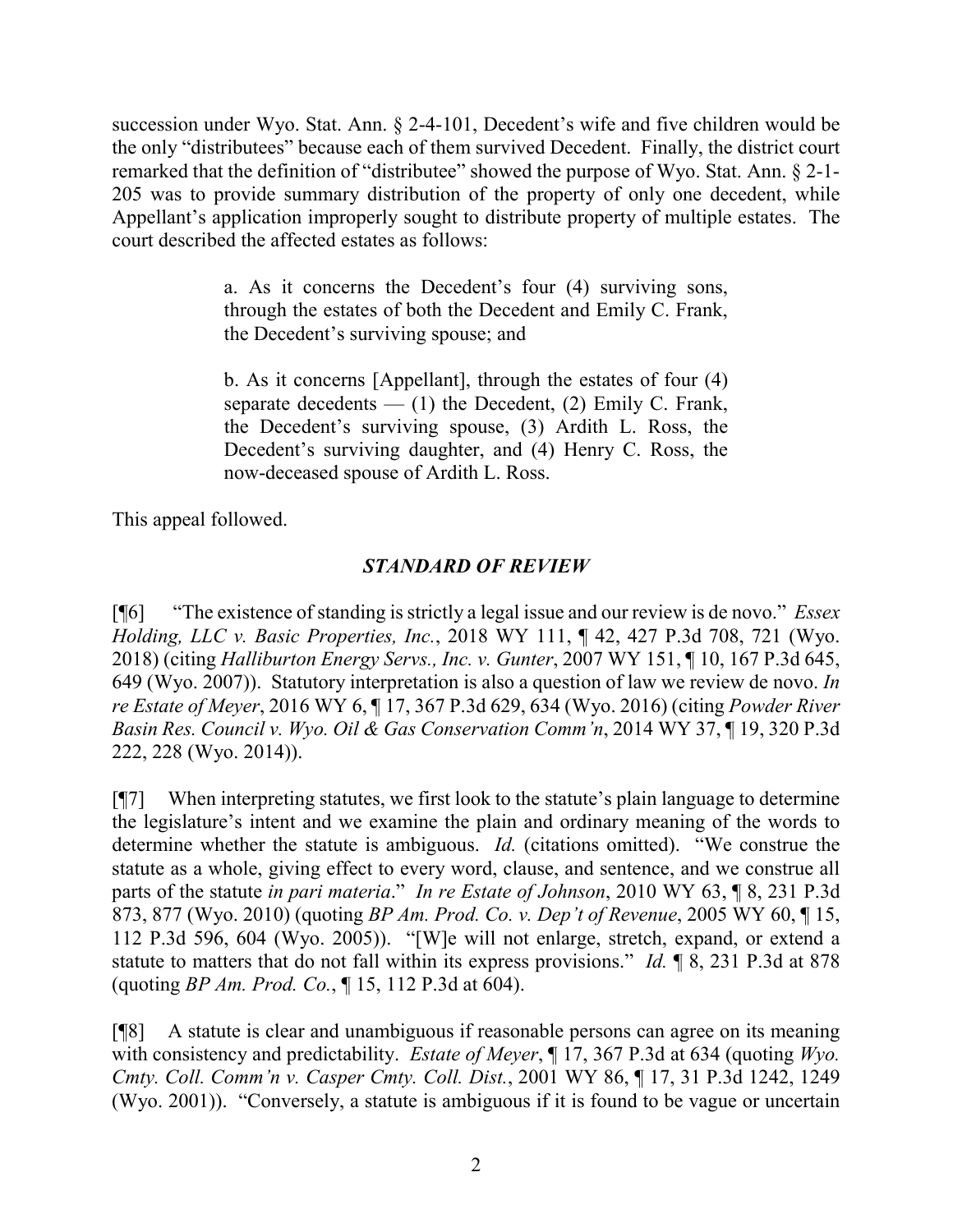and subject to varying interpretations." *Id.* (quoting *Wyo. Cmty. Coll. Comm'n*, ¶ 17, 31 P.3d at 1249). If we determine the language of a statute is ambiguous, we apply general principles of statutory construction "to construe any ambiguous language to accurately reflect the intent of the legislature." *Id.* ¶ 21, 367 P.3d at 636 (quoting *Powder River Basin Res. Council*, ¶ 19, 320 P.3d at 229). We "read the statutes together, and construe statutes relating to the same subject in harmony." *Id.* (citing *Wyo. Cmty. Coll. Comm'n*, ¶¶ 16–17, 31 P.3d at 1249). To determine the legislature's intent in enacting a statute, we "must look to the mischief the act was intended to cure, the historical setting surrounding its enactment, the public policy of the state, the conditions of the law and all other prior and contemporaneous facts and circumstances that would enable [us] intelligently to determine the intention of the lawmaking body." *Id.* (quoting *Wyo. Cmty. Coll. Comm'n*, ¶ 18, 31 P.3d at 1249).

## *DISCUSSION*

[¶9] Appellant argues she is a "distributee" of Decedent's estate and, therefore, had standing to apply for summary distribution of Decedent's real property under Wyo. Stat. Ann.  $\S$  2-1-205(a). That statute provides:

> If any person dies who is the owner of personal or real property, including mineral interests, but whose entire estate including personal property does not exceed two hundred thousand dollars (\$200,000.00), less liens and encumbrances, **the person or persons claiming to be the distributee or distributees of the decedent may file**, not earlier than thirty (30) days after the decedent's death, an application for a decree of summary distribution of property.

Wyo. Stat. Ann. § 2-1-205(a) (emphasis added). The statutes define "distributee" as "a person entitled to any property of the decedent under his will or under the statutes of intestate succession[.]" Wyo. Stat. Ann.  $\S 2$ -1-301(a)(xiii). Appellant claims she is entitled to an interest in Decedent's real property through the following line of inheritance:

- From Decedent by will to his wife, Emily Frank.
- From Emily Frank by will to her five children, including Ardith Ross.
- From Ardith Ross by intestate succession to her husband, Henry Ross, and her daughter, Appellant.
- From Henry Ross by intestate succession to his daughter, Appellant.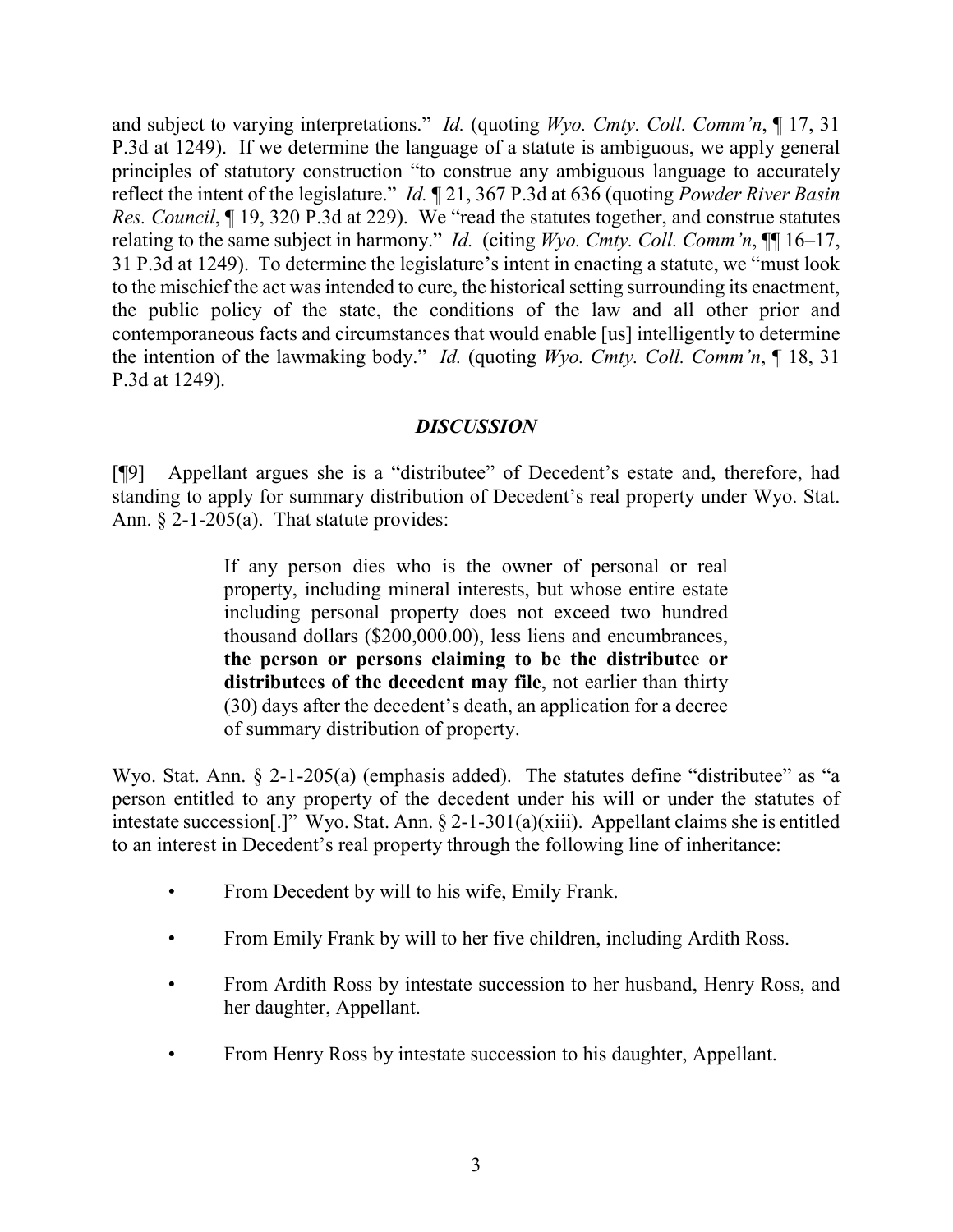Appellant argues this connection qualifies her to be a distributee with standing to file her application, and she alleges the district court's contrary interpretation of the statutes was too narrow. In its order denying Appellant's application, the district court stated the definition of distributee contemplates a "snapshot" at the time a decedent dies and it identifies those individuals at the time who are entitled to the decedent's property under his will or under the statutes of intestate succession. The district court determined that, at the time of Decedent's death, his surviving spouse, Emily Frank, was the only distributee because Decedent had a will and Emily was the only person entitled to Decedent's assets under the will.

[¶10] Appellant argues the statutory language does not expressly include the "snapshot" concept noted by the district court, and we agree. Wyo. Stat. Ann.  $\S 2$ -1-301(a)(xiii) does not explicitly limit how, or to what extent, a distributee must be "entitled" to a decedent's property "under the statutes of intestate succession." A broad reading of the statute would allow a person to be a distributee if she has an interest in the property by intestate succession through the decedent's or others' estates. A narrower interpretation, such as the one the district court applied, would emphasize that a person must be "entitled to any property of **the decedent** under **his** will" and conclude the statute focuses solely on the immediate decedent's estate so that if the decedent died intestate the distributee must demonstrate she is entitled to property through the statutes of intestate succession applied **only to that decedent's estate**. [1](#page-4-0) *See* Wyo. Stat. Ann. § 2-1-301(a)(xiii) (emphasis added). Either interpretation is possible, thus rendering Wyo. Stat. Ann.  $\S$  2-1-301(a)(xiii) ambiguous.

[¶11] This ambiguity is perpetuated by the statutory provisions that set forth the content requirements for an application for summary distribution. Wyo. Stat. Ann. § 2-1-205(b) provides that a summary distribution application shall state the facts required by Wyo. Stat. Ann. § 2-1-201(a)(i) through (v) (LexisNexis 2017). Among the requirements of Wyo. Stat. Ann. § 2-1-201(a)(iv), an application must include facts "concerning the legal basis upon which the distributee or distributees claim entitlement to such property, including facts regarding **any intervening estates or other parties** who may have a claim of entitlement from the decedent and **from whom the applicant distributee or distributees claim**". (Emphasis added.) We agree with Appellant that this language might indicate that a distributee may claim entitlement to the decedent's property by way of an "intervening estate" or "other party". Alternatively, the statute might require these additional facts to

<span id="page-4-0"></span> <sup>1</sup> Appellant argues we should adopt her interpretation over the district court's because the definition of distributee uses "or" in the disjunctive when it states, "under his will **or** under the statutes of intestate succession[.]" *See* Wyo. Stat. Ann. § 2-1-301(a)(xiii) (emphasis added); *see also Knight ex rel. Knight v. Estate of McCoy*, 2015 WY 9, ¶ 31, 341 P.3d 412, 420 (Wyo. 2015) (citing *Olivas v. State ex rel. Wyo. Workers' Safety and Comp. Div.*, 2006 WY 29, ¶ 15, 130 P.3d 476, 484 (Wyo. 2006)) (noting the word "or" is usually used in the disjunctive sense and expressing multiple clauses in the disjunctive generally indicates alternatives, requiring separate treatment). We see no ambiguity in the statute's use of "or" in the disjunctive; in fact, both interpretations treat it as disjunctive.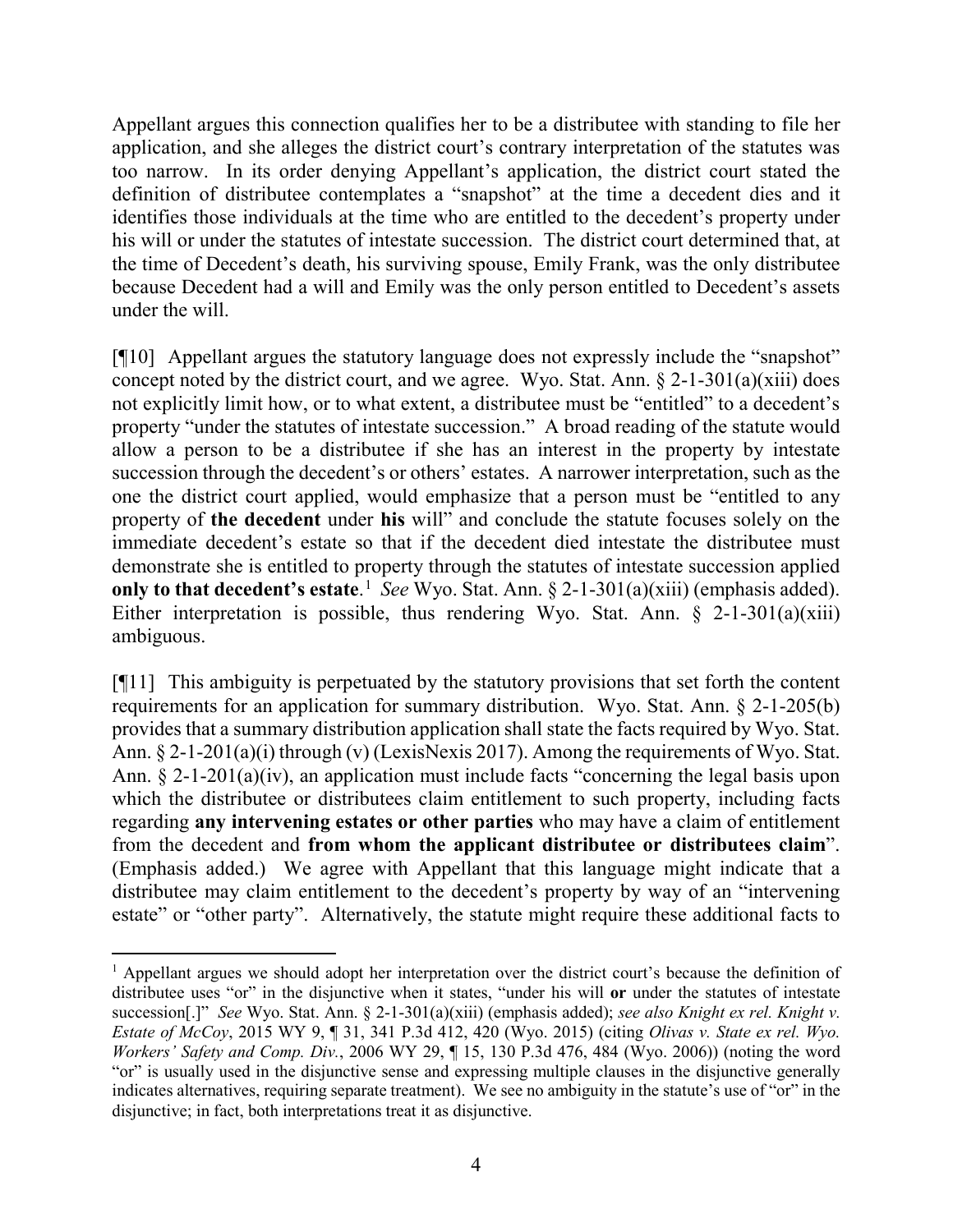allow a court to disqualify alleged distributees who do not meet the statutory definition. Thus, Wyo. Stat. Ann.  $\S 2$ -1-201(a)(iv) neither resolves the ambiguity in Wyo. Stat. Ann. § 2-1-301(a)(xiii) nor evidences legislative intent that a person with a complicated connection to the decedent's property may sustain a proceeding under Wyo. Stat. Ann. § 2- 1-205(a) for "summary distribution" of that property.

[¶12] To resolve this ambiguity, we look at the mischief the statutes were intended to cure. *Estate of Meyer*, ¶ 21, 367 P.3d at 636 (citation omitted). The legislature has expressly stated that Wyoming's probate code shall "be liberally construed and applied" to promote several purposes, including to "[d]iscover and make effective the intent of a decedent in distribution of his property" and to "[p]romote a speedy and efficient system for liquidating the estate of the decedent and making distribution to his successors[.]" Wyo. Stat. Ann. § 2-1-102(a)(ii)-(iii) (LexisNexis 2017); *see also Lon V. Smith Found. v. Devon Energy Corp.*, 2017 WY 121, ¶ 22, 403 P.3d 997, 1004 (Wyo. 2017), *reh'g denied* (Nov. 7, 2017). Despite waiting sixteen years to seek summary distribution of Decedent's estate, Appellant argues speed and efficiency are especially important in proceedings for the summary distribution of an estate's property because the legislature limited the availability of such proceedings to small estates not exceeding \$200,000 in value. She alleges that adopting the district court's interpretation would undermine the intended speed and efficiency by preventing Decedent's real property from being distributed in a single proceeding under Wyo. Stat. Ann. § 2-1-205. Instead, she alleges the district court's interpretation would require separate probate proceedings (one each for Decedent, Emily Frank, Ardith Ross, and Henry Ross) to accomplish the same task. Appellant argues that the costs in time and money to pursue those proceedings could be disproportionate to the value of the estate and that requiring a person to incur those costs would be contrary to the legislature's stated policies.

[¶13] We agree that by capping the value of estates eligible under the statute, the legislature intended the "summary procedure for distribution of personal or real property" in Wyo. Stat. Ann. § 2-1-205 to provide a quick and more efficient mechanism for adjudicating smaller estates than formally probating wills or administering intestate succession. *See* Wyo. Stat. Ann. §§ 2-4-101, *et seq.* (governing intestate succession), 2-6- 201 (LexisNexis 2017), *et seq.* (governing procedure for probate). However, the legislature also promoted the purpose of "mak[ing] effective the intent of a decedent in distribution of his property" by writing the summary distribution statute and the definition of distributee to address a single decedent ("the decedent", "his will"). *See* Wyo. Stat. Ann. §§2-1-  $102(a)(ii)$ , 2-1-205, 2-1-301(a)(xiii). Neither the language of those statutes nor the probate code's express policies indicate the legislature intended the summary distribution proceeding to adjudicate more than one decedent's estate; something Appellant's interpretation would require. Accordingly, the district court's interpretation better adheres to the statutes' focus on a single decedent's estate while also providing for an efficient proceeding for distribution of property in smaller estates. Limiting the scope of distributees to only those who are entitled to a decedent's property through his immediate will or